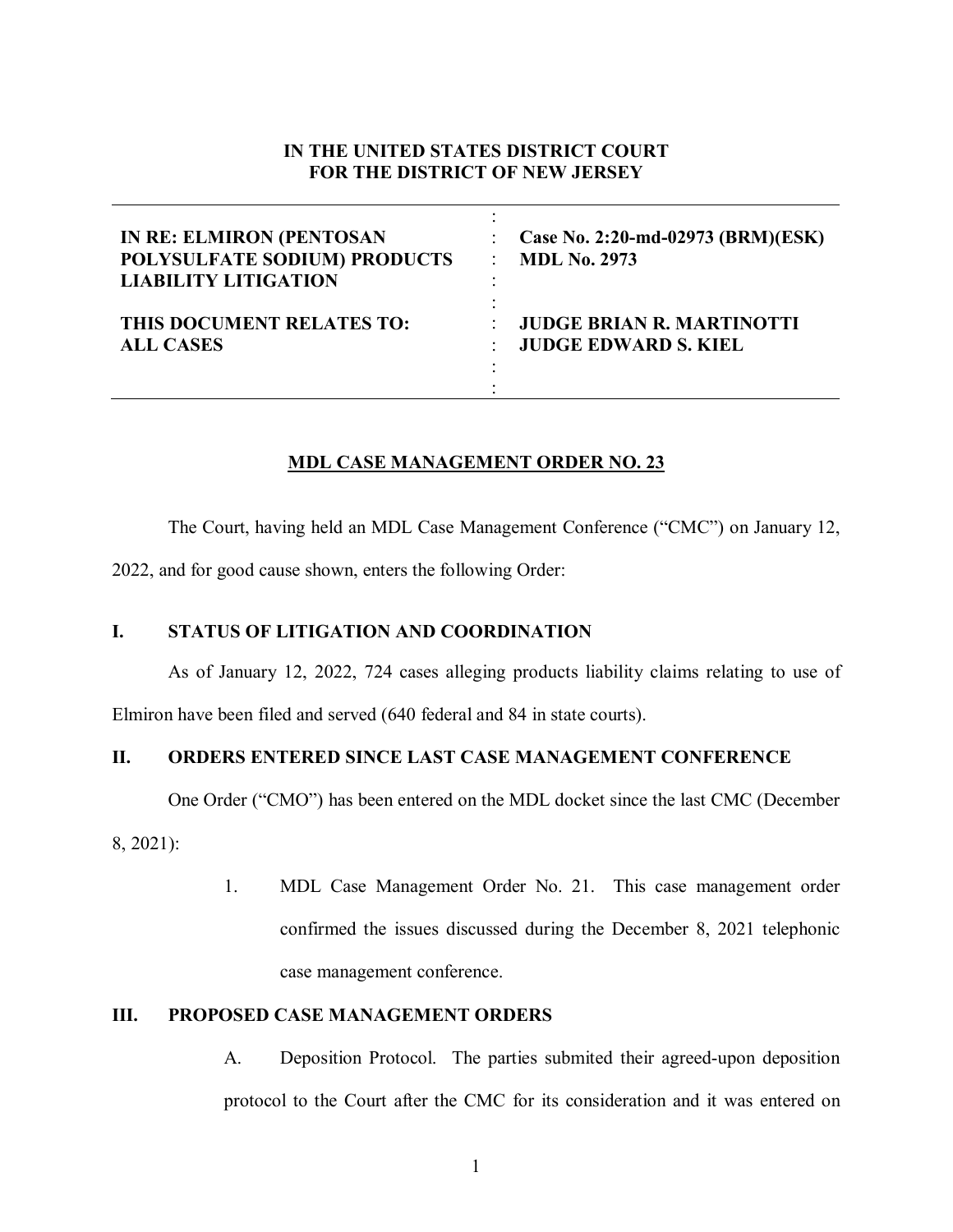January 14, 2022 as CMO 22.

B. Dismissal of Teva Entities. The parties shall continue to meet and confer on an order dismissing certain Teva entities.

C. Bellwether Prescriber and Treater CMO. The parties shall continue to meet and confer on a bellwether prescriber and treater case management order, and shall submit any issues to Judge Polifroni or an agreed-upon proposal to Judge Martinotti.

#### **IV. BELLWETHERS.**

The parties have identified 20 bellwethers, and plaintiff depositions are taking place. The parties shall continue to meet and confer regarding bellwether discovery, including the scheduling of non-party doctor depositions, and shall submit any issues to Judge Polifroni.

### **V. TEVA DISCOVERY**

The parties shall continue to meet and confer regarding Teva discovery, and shall submit any issues to Judge Polifroni.

#### **VI. JANSSEN DISCOVERY**

The parties shall continue to meet and confer regarding Janssen discovery, and shall submit any issues to Judge Polifroni.

### **VII. SCIENCE DAY**

Science Day is scheduled for **March 25, 2022 at 9:00 am**. The parties should be prepared for Science Day to take place in person with an option for remote participation for select attendees, but court policies shall be assessed as the date approaches.

### **VIII. FUTURE CASE MANAGEMENT CONFERENCE DATES**

The next case management conference is scheduled for **Wednesday, February 9, 2022**.